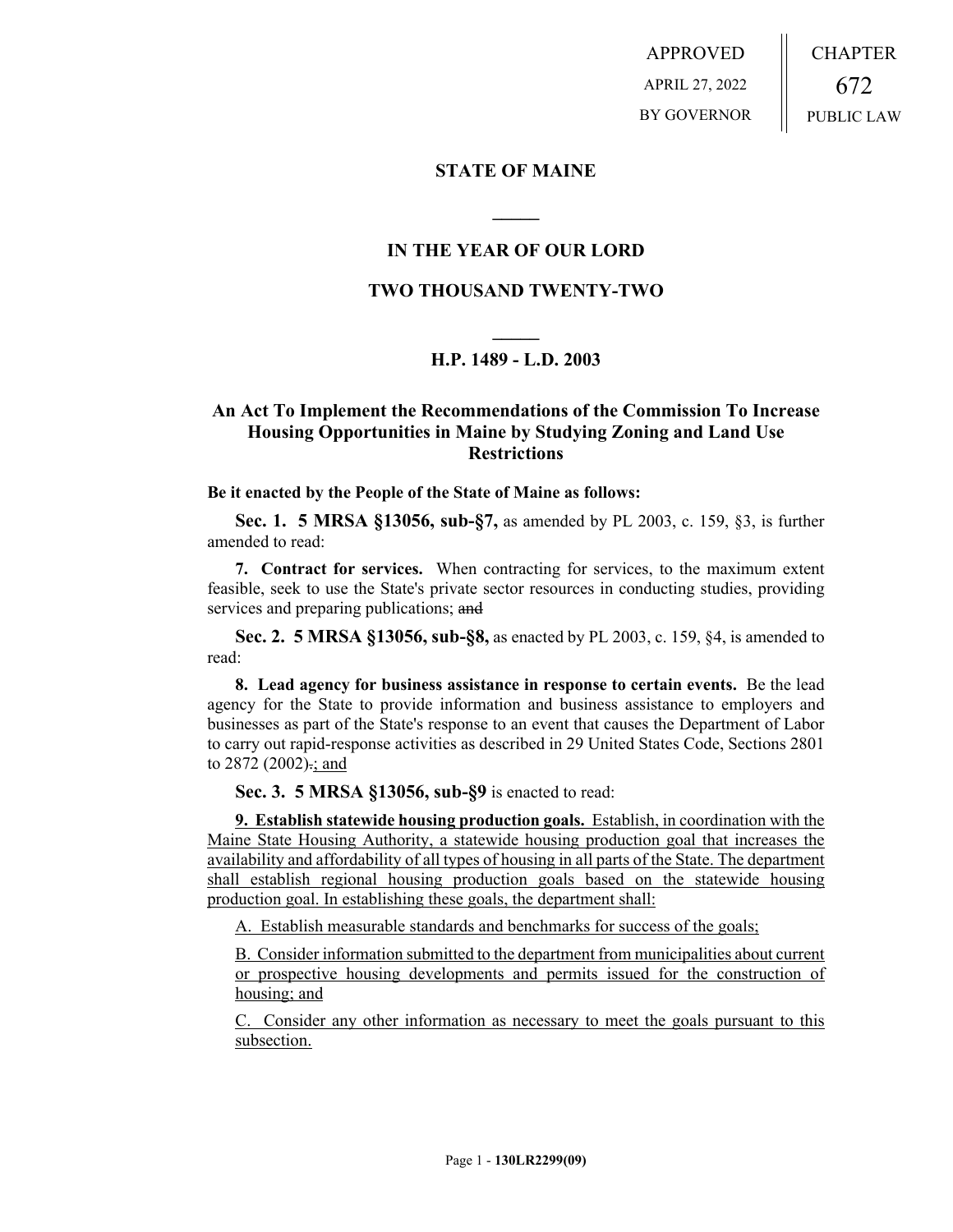**Sec. 4. 30-A MRSA §4364** is enacted to read:

### **§4364. Affordable housing density**

For an affordable housing development approved on or after July 1, 2023, a municipality with density requirements shall apply density requirements in accordance with this section.

**1. Definition.** For the purposes of this section, "affordable housing development" means:

A. For rental housing, a development in which a household whose income does not exceed 80% of the median income for the area as defined by the United States Department of Housing and Urban Development under the United States Housing Act of 1937, Public Law 75-412, 50 Stat. 888, Section 8, as amended, can afford a majority of the units that the developer designates as affordable without spending more than 30% of the household's monthly income on housing costs; and

B. For owned housing, a development in which a household whose income does not exceed 120% of the median income for the area as defined by the United States Department of Housing and Urban Development under the United States Housing Act of 1937, Public Law 75-412, 50 Stat. 888, Section 8, as amended, can afford a majority of the units that the developer designates as affordable without spending more than 30% of the household's monthly income on housing costs.

**2. Density requirements.** A municipality shall allow an affordable housing development where multifamily dwellings are allowed to have a dwelling unit density of at least 2 1/2 times the base density that is otherwise allowed in that location and may not require more than 2 off-street parking spaces for every 3 units. The development must be in a designated growth area of a municipality consistent with section 4349-A, subsection 1, paragraph A or B or the development must be served by a public, special district or other centrally managed water system and a public, special district or other comparable sewer system. The development must comply with minimum lot size requirements in accordance with Title 12, chapter 423- A, as applicable.

**3. Long-term affordability.** Before approving an affordable housing development, a municipality shall require that the owner of the affordable housing development have executed a restrictive covenant, recorded in the appropriate registry of deeds, for the benefit of and enforceable by a party acceptable to the municipality, to ensure that for at least 30 years after completion of construction:

A. For rental housing, occupancy of all of the units designated affordable in the development will remain limited to households at or below 80% of the local area median income at the time of initial occupancy; and

B. For owned housing, occupancy of all of the units designated affordable in the development will remain limited to households at or below 120% of the local area median income at the time of initial occupancy.

**4. Shoreland zoning.** An affordable housing development must comply with shoreland zoning requirements established by the Department of Environmental Protection under Title 38, chapter 3 and municipal shoreland zoning ordinances.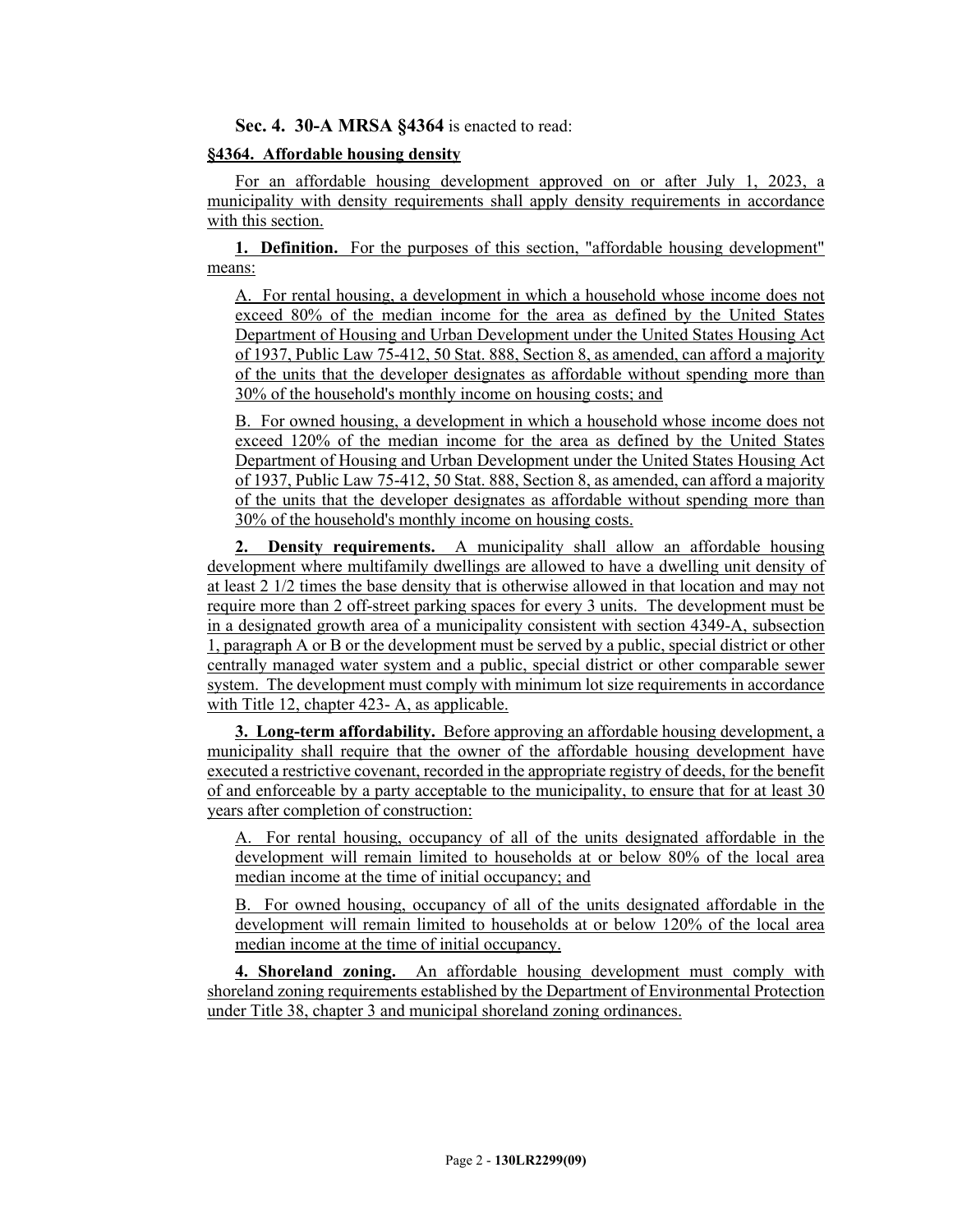**5. Water and wastewater.** The owner of an affordable housing development shall provide written verification to the municipality that each unit of the housing development is connected to adequate water and wastewater services before the municipality may certify the development for occupancy. Written verification under this subsection must include:

A. If a housing unit is connected to a public, special district or other comparable sewer system, proof of adequate service to support any additional flow created by the unit and proof of payment for the connection to the sewer system;

B. If a housing unit is connected to a septic system, proof of adequate sewage disposal for subsurface wastewater. The septic system must be verified as adequate by a local plumbing inspector under section 4221. Plans for subsurface wastewater disposal must be prepared by a licensed site evaluator in accordance with subsurface wastewater disposal rules adopted under Title 22, section 42;

C. If a housing unit is connected to a public, special district or other centrally managed water system, proof of adequate service to support any additional flow created by the unit, proof of payment for the connection and the volume and supply of water required for the unit; and

D. If a housing unit is connected to a well, proof of access to potable water. Any tests of an existing well or proposed well must indicate that the water supply is potable and acceptable for domestic use.

**6. Subdivision requirements.** This section may not be construed to exempt a subdivider from the requirements for division of a tract or parcel of land in accordance with subchapter 4.

**7. Restrictive covenants.** This section may not be construed to interfere with, abrogate or annul the validity or enforceability of any valid and enforceable easement, covenant, deed restriction or other agreement or instrument between private parties that imposes greater restrictions than those provided in this section, as long as the agreement does not abrogate rights under the United States Constitution or the Constitution of Maine.

**8. Rules.** The Department of Economic and Community Development shall adopt rules to administer and enforce this section. The department shall consult with the Department of Agriculture, Conservation and Forestry in adopting rules pursuant to this subsection. The rules must include criteria for a municipality to use in calculating housing costs. Rules adopted pursuant to this subsection are routine technical rules as defined in Title 5, chapter 375, subchapter 2-A.

**Sec. 5. 30-A MRSA §4364-A** is enacted to read:

## **§4364-A. Residential areas, generally; up to 4 dwelling units allowed**

**1. Use allowed.** Notwithstanding any provision of law to the contrary, except as provided in Title 12, chapter 423-A, for any area in which housing is allowed, a municipality shall allow structures with up to 2 dwelling units per lot if that lot does not contain an existing dwelling unit, except that a municipality shall allow up to 4 dwelling units per lot if that lot does not contain an existing dwelling unit and the lot is located in a designated growth area within a municipality consistent with section 4349-A, subsection 1, paragraph A or B or if the lot is served by a public, special district or other centrally managed water system and a public, special district or other comparable sewer system in a municipality without a comprehensive plan.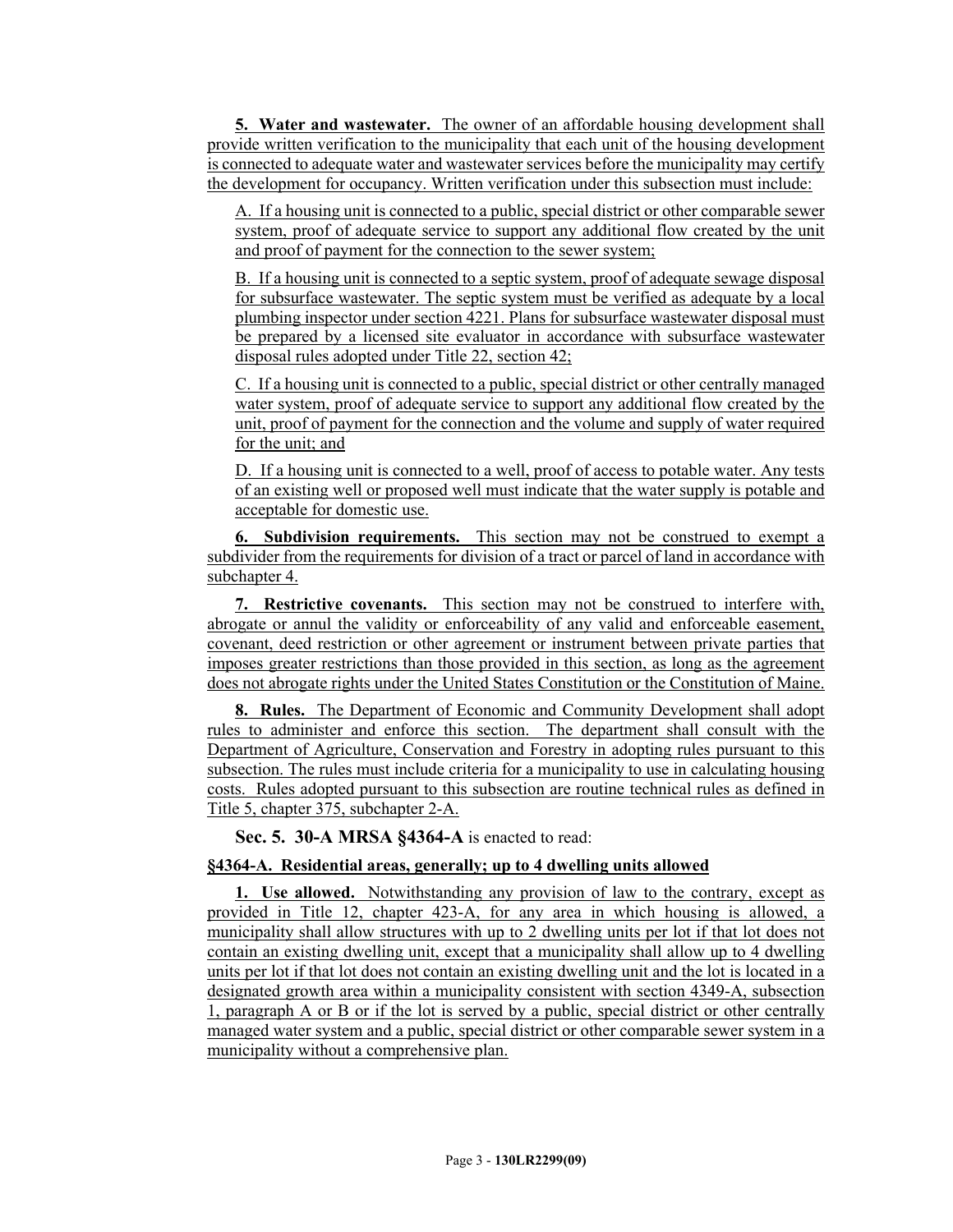A municipality shall allow on a lot with one existing dwelling unit the addition of up to 2 dwelling units: one additional dwelling unit within or attached to an existing structure or one additional detached dwelling unit, or one of each.

A municipality may allow more units than the number required to be allowed by this subsection.

**2. Zoning requirements.** With respect to dwelling units allowed under this section, municipal zoning ordinances must comply with the following conditions.

A. If more than one dwelling unit has been constructed on a lot as a result of the allowance under this section or section 4364-B, the lot is not eligible for any additional increases in density except as allowed by the municipality.

B. A municipal zoning ordinance may establish a prohibition or an allowance for lots where a dwelling unit in existence after July 1, 2023 is torn down and an empty lot results.

**3. General requirements.** A municipal ordinance may not establish dimensional requirements or setback requirements for dwelling units allowed under this section that are greater than dimensional requirements or setback requirements for single-family housing units, except that a municipal ordinance may establish requirements for a lot area per dwelling unit as long as the required lot area for subsequent units on a lot is not greater than the required lot area for the first unit.

**4. Water and wastewater.** The owner of a housing structure must provide written verification to the municipality that the structure is connected to adequate water and wastewater services before the municipality may certify the structure for occupancy. Written verification under this subsection must include:

A. If a housing structure is connected to a public, special district or other comparable sewer system, proof of adequate service to support any additional flow created by the structure and proof of payment for the connection to the sewer system;

B. If a housing structure is connected to a septic system, proof of adequate sewage disposal for subsurface wastewater. The septic system must be verified as adequate by a local plumbing inspector under section 4221. Plans for subsurface wastewater disposal must be prepared by a licensed site evaluator in accordance with subsurface wastewater disposal rules adopted under Title 22, section 42;

C. If a housing structure is connected to a public, special district or other centrally managed water system, proof of adequate service to support any additional flow created by the structure, proof of payment for the connection and the volume and supply of water required for the structure; and

D. If a housing structure is connected to a well, proof of access to potable water. Any tests of an existing well or proposed well must indicate that the water supply is potable and acceptable for domestic use.

**5. Municipal implementation.** In adopting an ordinance, a municipality may:

A. Establish an application and permitting process for housing structures;

B. Impose fines for violations of building, zoning and utility requirements for housing structures; and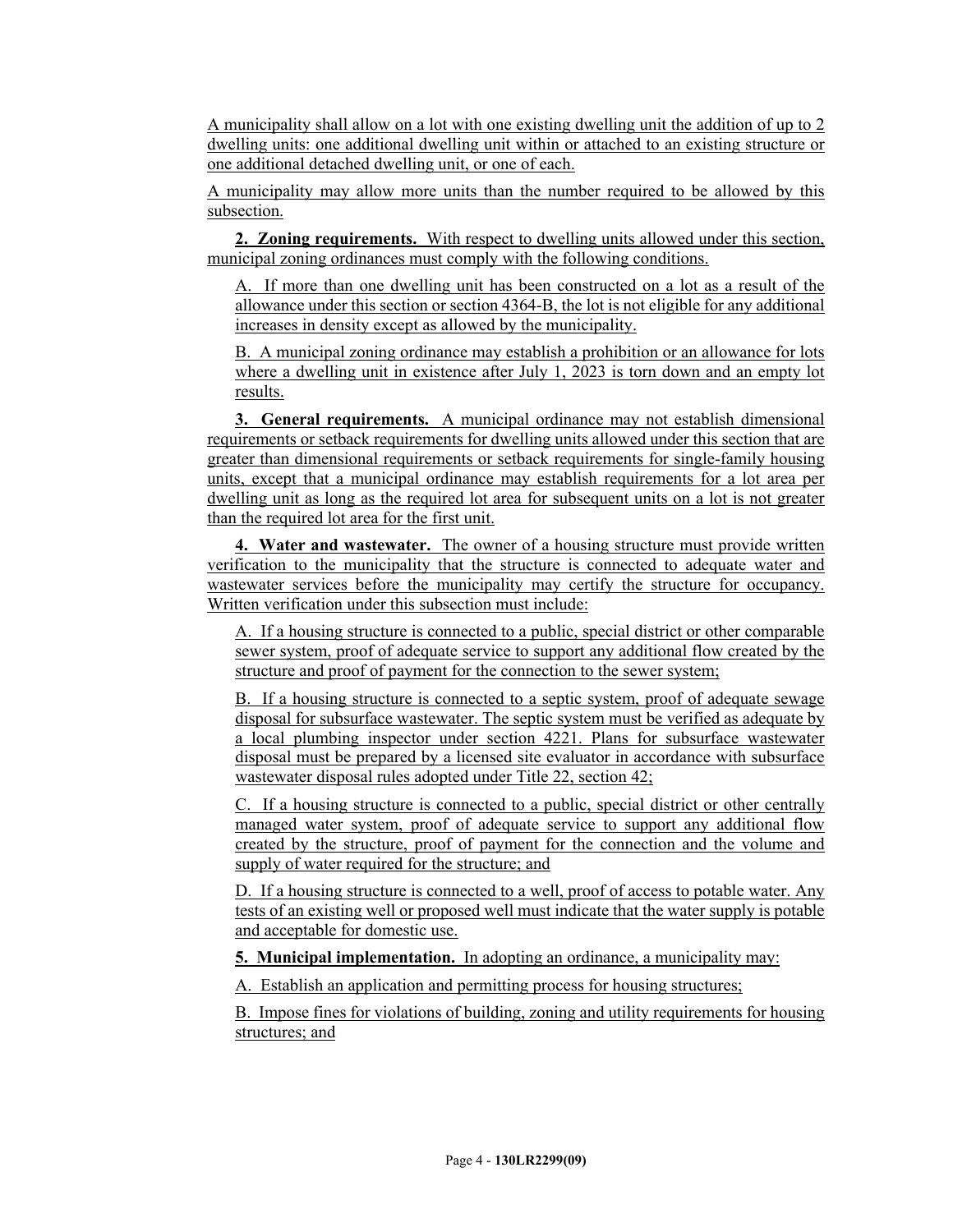C. Establish alternative criteria that are less restrictive than the requirements of subsection 4 for the approval of a housing structure only in circumstances in which the municipality would be able to provide a variance under section 4353, subsection 4, 4-A, 4-B or 4-C.

**6. Shoreland zoning.** A housing structure must comply with shoreland zoning requirements established by the Department of Environmental Protection under Title 38, chapter 3 and municipal shoreland zoning ordinances.

**7. Subdivision requirements.** This section may not be construed to exempt a subdivider from the requirements for division of a tract or parcel of land in accordance with subchapter 4.

**8. Restrictive covenants.** This section may not be construed to interfere with, abrogate or annul the validity or enforceability of any valid and enforceable easement, covenant, deed restriction or other agreement or instrument between private parties that imposes greater restrictions than those provided in this section, as long as the agreement does not abrogate rights under the United States Constitution or the Constitution of Maine.

**9. Rules.** The Department of Economic and Community Development may adopt rules to administer and enforce this section. The department shall consult with the Department of Agriculture, Conservation and Forestry in adopting rules pursuant to this subsection. Rules adopted pursuant to this section are routine technical rules as defined in Title 5, chapter 375, subchapter 2-A.

**10. Implementation.** A municipality is not required to implement the requirements of this section until July 1, 2023.

**Sec. 6. 30-A MRSA §4364-B** is enacted to read:

## **§4364-B. Accessory dwelling units**

**1. Use permitted.** Except as provided in Title 12, chapter 423-A, a municipality shall allow an accessory dwelling unit to be located on the same lot as a single-family dwelling unit in any area in which housing is permitted.

**2. Restrictions.** An accessory dwelling unit may be constructed only:

A. Within an existing dwelling unit on the lot;

B. Attached to or sharing a wall with a single-family dwelling unit; or

C. As a new structure on the lot for the primary purpose of creating an accessory dwelling unit.

This subsection does not restrict the construction or permitting of accessory dwelling units constructed and certified for occupancy prior to July 1, 2023.

**3. Zoning requirements.** With respect to accessory dwelling units, municipal zoning ordinances must comply with the following conditions:

A. At least one accessory dwelling unit must be allowed on any lot where a singlefamily dwelling unit is the principal structure; and

B. If more than one accessory dwelling unit has been constructed on a lot as a result of the allowance under this section or section 4364-A, the lot is not eligible for any additional increases in density except as allowed by the municipality.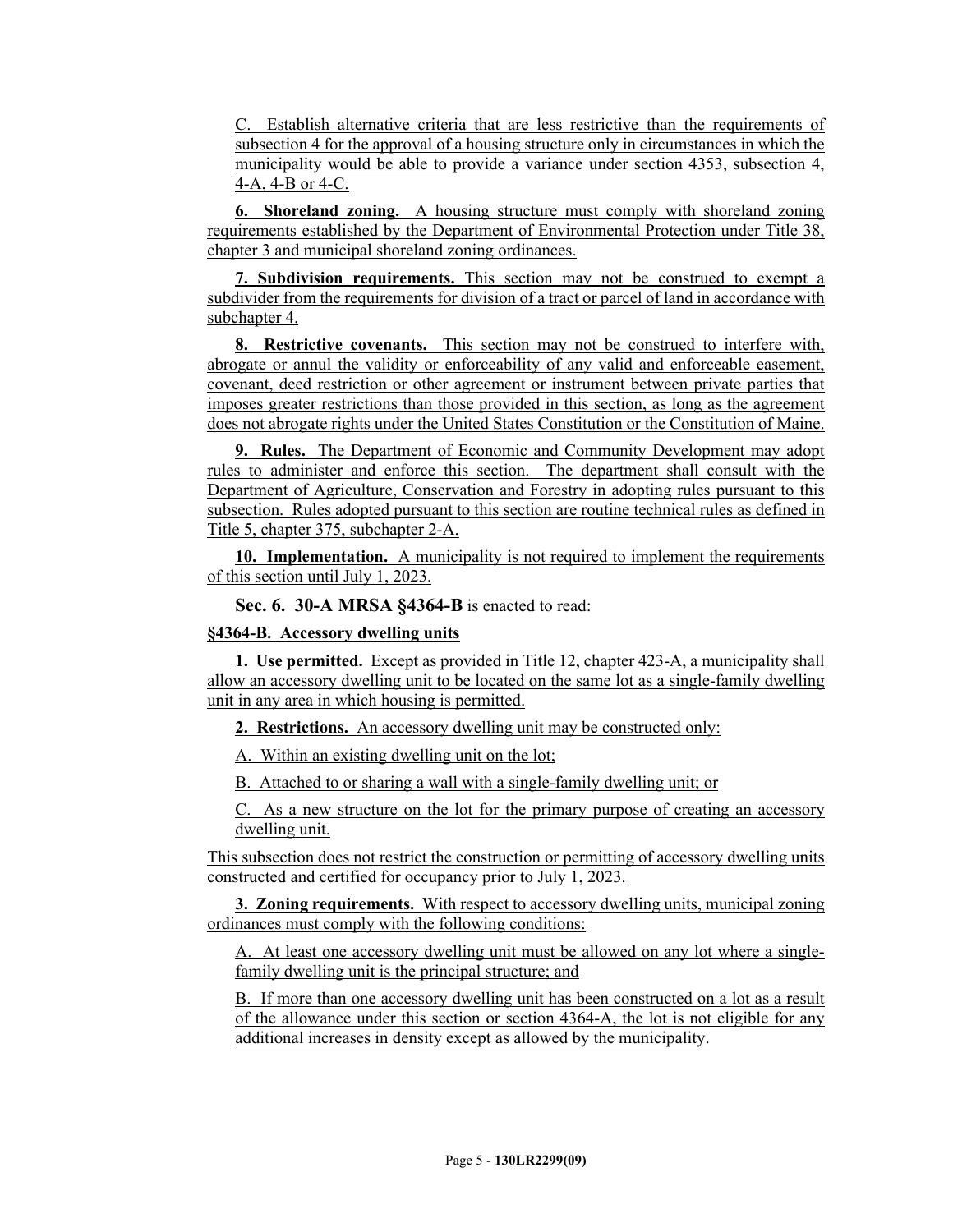**4. General requirements.** With respect to accessory dwelling units, municipalities shall comply with the following conditions.

A. A municipality shall exempt an accessory dwelling unit from any density requirements or calculations related to the area in which the accessory dwelling unit is constructed.

B. For an accessory dwelling unit located within the same structure as a single-family dwelling unit or attached to or sharing a wall with a single-family dwelling unit, the setback requirements and dimensional requirements must be the same as the setback requirements and dimensional requirements of the single-family dwelling unit, except for an accessory dwelling unit permitted in an existing accessory building or secondary building or garage as of July 1, 2023, in which case the requisite setback requirements for such a structure apply. A municipality may establish more permissive dimensional and set back requirements for an accessory dwelling unit.

C. An accessory dwelling unit may not be subject to any additional parking requirements beyond the parking requirements of the single-family dwelling unit on the lot where the accessory dwelling unit is located.

**5. Shoreland zoning.** An accessory dwelling unit must comply with shoreland zoning requirements established by the Department of Environmental Protection under Title 38, chapter 3 and municipal shoreland zoning ordinances.

**6. Size requirements.** An accessory dwelling unit must meet a minimum size of 190 square feet. If the Technical Building Codes and Standards Board under Title 10, section 9722 adopts a different minimum size, that standard applies. A municipality may impose a maximum size for an accessory dwelling unit.

**7. Water and wastewater.** The owner of an accessory dwelling unit must provide written verification to the municipality that the accessory dwelling unit is connected to adequate water and wastewater services before the municipality may certify the accessory dwelling unit for occupancy. Written verification under this subsection must include:

A. If an accessory dwelling unit is connected to a public, special district or other comparable sewer system, proof of adequate service to support any additional flow created by the accessory dwelling unit and proof of payment for the connection to the sewer system;

B. If an accessory dwelling unit is connected to a septic system, proof of adequate sewage disposal for subsurface wastewater. The septic system must be verified as adequate by a local plumbing inspector under section 4221. Plans for subsurface wastewater disposal must be prepared by a licensed site evaluator in accordance with subsurface wastewater disposal rules adopted under Title 22, section 42;

C. If an accessory dwelling unit is connected to a public, special district or other centrally managed water system, proof of adequate service to support any additional flow created by the accessory dwelling unit, proof of payment for the connection and the volume and supply of water required for the accessory dwelling unit; and

D. If an accessory dwelling unit is connected to a well, proof of access to potable water. Any tests of an existing well or proposed well must indicate that the water supply is potable and acceptable for domestic use.